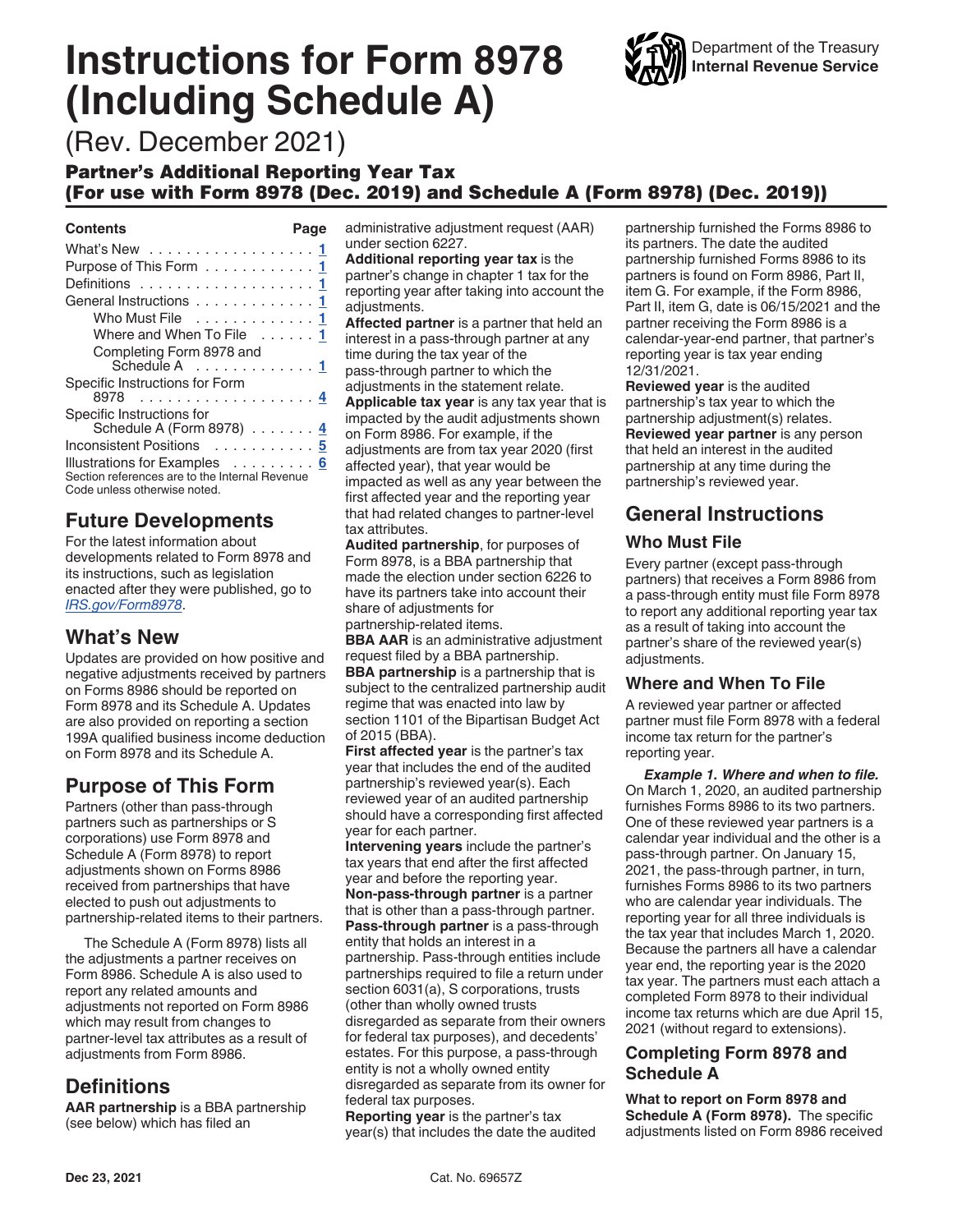by a reviewed year or affected partner, and other adjustments from partner-level tax attributes that have changed as a result of taking into account the adjustments, should be listed on the partner's Schedule A under lines 1, 3, and 5 for income, deductions, and credits, respectively, for the applicable tax year. The totals on lines 2, 4, and 6 of Schedule A are reported on lines 1b, 3b, and 9b, respectively, of Form 8978.

**Note.** Tax attribute schedules should be adjusted to the extent adjustments to non-income items were received. For example, if the partner's Form 8986 reflected a decrease to the partner's share of recourse liabilities, this could change the partner's amount at risk, which in turn could result in an adjustment on Schedule A to reduce the allowable loss from the partnership. In this example the partner's at risk schedule should be adjusted and an increase to income should be reported on Schedule A to reflect the decrease to the previously reported loss from the partnership.

**Tax calculations.** Taxes should be figured and shown on a separate statement. In general, non-pass-through partners that receive adjustments from a Form 8986 should figure the additional reporting year tax as if all the adjustments on Form 8986 had been included on the partner's first affected year return using a statement attached to Form 8978 to support the amounts reported on lines 6 and 7 of the Form 8978. The additional reporting year tax from line 14 is then reported on the partner's reporting year income tax return.

**Columns (a) through (d).** Columns (a) through (d) on Form 8978 and Schedule A can be used for adjustments for the first affected year or intervening years. See *Receipt of multiple Forms 8986*, later.

**Years to include and exclude on Form 8978 and Schedule A.** Only applicable tax years (see *[Definitions,](#page-0-0)* earlier) need to be shown on Form 8978 and Schedule A. A year that is not impacted does not have to be shown on the form or schedule. For example, if the first affected year is 2020 and the reporting year is 2025, years 2021–2024 are considered intervening years. If the only intervening year impacted is 2022 (that is, 2022 is the only intervening year that had related changes to partner-level tax attributes as a result of the 2020 adjustments), the form and schedule only need to show 2020 and 2022.

**Receipt of multiple Forms 8986.** If a partner receives multiple Forms 8986 for different years, a column on the form and schedule could be both an affected year and an intervening year.

**Note.** If all of the adjustments from Forms 8986 cannot fit on one Schedule A (Form 8986), multiple Schedules A can be attached. If more than one Schedule A is needed, enter the totals from all Schedule A lines 2, 4, and 6 on the corresponding Form 8978 lines 1b, 3b, and 9b, respectively.

**Reporting adjustments related to an AAR.** Adjustments from an AAR are reported separately from adjustments from a BBA audit on Forms 8978 and Schedules A. A checkmark in box 1 or 2 of Part I, item A of Form 8986 indicates the adjustments are related to an audit of a BBA partnership. A checkmark in box 3 or 4 of Part I, item A of Form 8986 indicates the adjustments are related to an AAR. If a partner has no adjustments from a Form 8986 that are related to an audit, but only adjustments related to an AAR, only the AAR-related Form 8978 and Schedule A need to be included.

If one or more adjustments are from a Form 8986 that is related to an AAR, a separate Form 8978 and Schedule A (Form 8978) must be completed to report the tax impact of these adjustments and calculate the correct interest. The Form 8978 and its Schedule A should be filled out in the same way as for an audit-related Form 8978 and its Schedule A, except an indication of "AAR" should be made on the top of the Form 8978. Also, in the tracking number field on the Form 8978 and Schedule A, indicate "AAR" and enter the employer identification number of the entity that issued the Form 8986. See the AAR-related items in *Example 3,* later.

**Note.** If all adjustments are AAR-related, only one Form 8978 and one Schedule A need to be completed.

**Reporting adjustments related to a BBA audit.** The following example shows how adjustments reported on Form 8986 related to a BBA audit are reported on Form 8986 and its Schedule A.

*Example 2. Completing Form 8978 and Schedule A for an audit-related Form 8986.* On June 10, 2020, Bill Jones, who files as a single individual, calendar-year taxpayer, receives a Form 8986 from an audited partnership of which Bill is a partner. The Form 8986 is for reviewed year 2018. Part II, box G, of the Form 8986 indicates that the audited partnership issued Forms 8986 to its partners on June 8, 2020. Because June 8, 2020, is within Bill's tax year ending December 31, 2020, Bill must report these adjustments on his 2020 Form 1040 income tax return and attach Form 8978.

The Form 8986 indicates that Bill's share of adjustments includes a \$15,000 increase to ordinary income, shown as a positive amount in Part V of Form 8986, and a \$6,000 decrease to capital gains,

and a \$10,000 decrease to other deductions, both shown as negative amounts in Part V of Form 8986. The Form 8986 indicates that the substantial understatement penalty of section 6662 applies to all the adjustments that increase tax.

Bill determines that the adjustments shown on Form 8986 are from a partnership that he treats as a section 469 passive activity for tax purposes.

Bill previously reported no capital gains or losses on his Forms 1040 in 2018 and 2019, and now has a \$6,000 decrease to capital gains (increased capital loss). Due to the \$3,000 annual capital loss limitation, the \$6,000 capital loss adjustment is taken in \$3,000 annual increments. So, Bill claims a \$3,000 capital loss in 2018 and the remaining \$3,000 capital loss in 2019.

Bill enters the ordinary income, the capital gain/loss adjustments, and the appropriate tracking numbers on Schedule A (Form 8978), lines 1a and 1b, respectively. After taking into account the BBA income adjustment for 2018, 2019, and 2020, Bill determines that there are \$5,000 in previously suspended passive activity losses that can be used. He enters the \$5,000 that he has determined is available for offset as a negative amount on line 1c.

The Form 8986 that Bill received indicated that it was determined in the BBA exam that the adjustments also impact QBI for the purposes of IRC 199A. This results in a section 199A deduction of \$2,800 which he reports on line 3b of the Schedule A (entered as a positive amount because it increases deductions). See Bill's *[Schedule A \(Form 8978\) for Audit](#page-5-0) [Adjustments](#page-5-0)*, later.

Bill carries the totals from lines 2 and 4 of Schedule A to Form 8978, lines 1b and 3b, respectively. Bill also completes lines 1a, 2, 3a, and 4 on the Form 8978, according to the instructions. See Bill's *[Form 8978 for Audit Adjustments](#page-6-0)*, later.

Bill attaches to Form 8978 a statement that shows how his tax year 2018 corrected taxable income, income tax, and AMT, if applicable, were figured. He includes the income adjustment as an increase to income and the deduction adjustment as a decrease to deductions.

Bill carries the amounts figured in the statement to lines 5, 6, and 8 of Form 8978. He enters his corrected tax liability for tax year 2018 on line 11 of Form 8978. He enters his income tax as previously reported for tax year 2018 on line 12 of Form 8978 and subtracts this amount from the amount on line 11 to obtain the increase or decrease to tax, which he enters on line 13.

If any applicable penalties are shown on Form 8986, Part V, Bill must attach a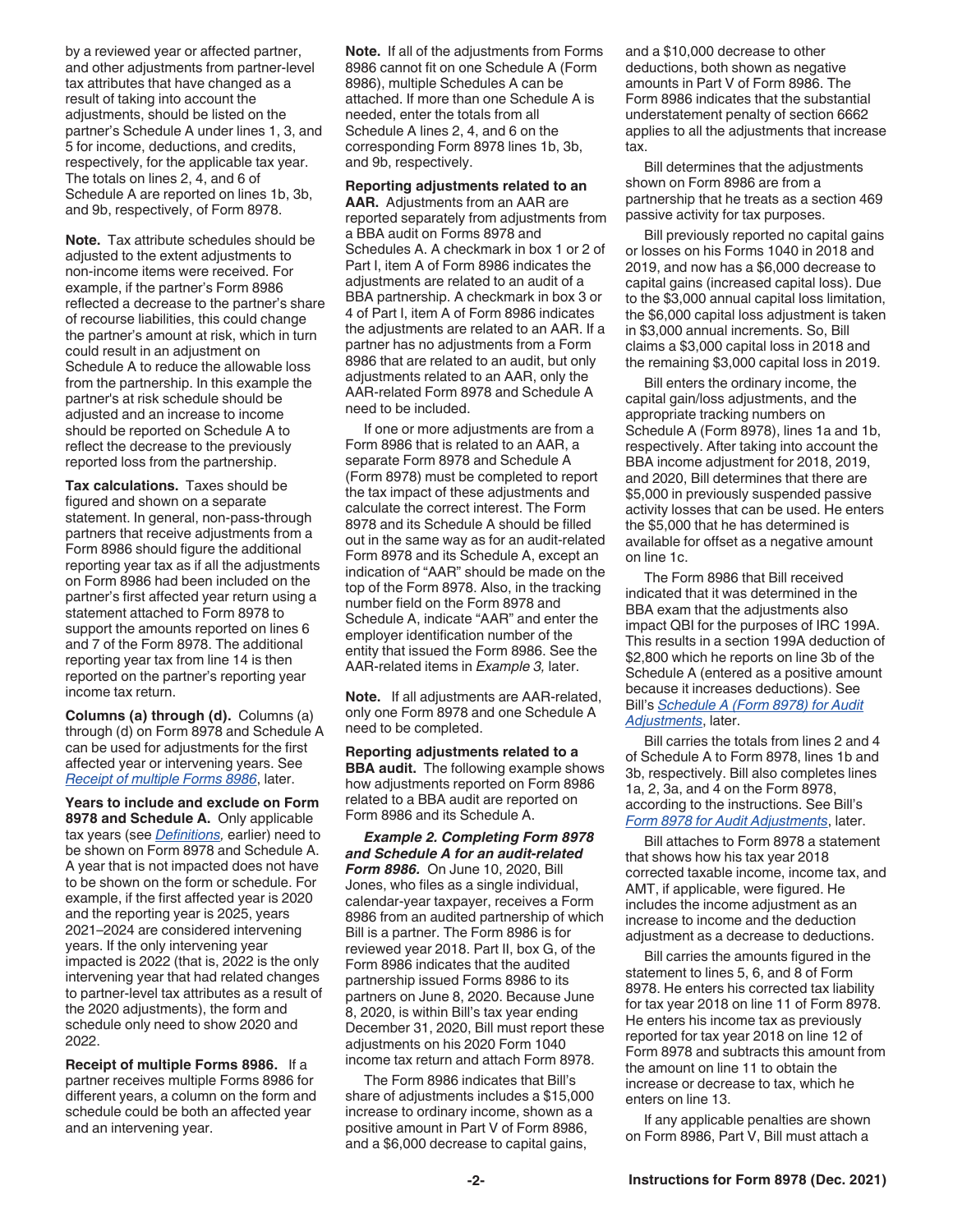statement to his Form 8978 that shows how the additional penalties that result from the additional tax were figured. If penalties are applicable, Bill needs to include this amount on line 15 of Form 8978. Because Part V of the Form 8986 Bill received indicates that the section 6662 substantial understatement penalty applies, Bill prepares a separate calculation which shows that the additional \$3,408 in tax reported on line 13, column (a), of the Form 8978 does not exceed the \$5,000 threshold required for the penalty to apply. He attaches this separate penalty calculation statement to his return and enters zero on line 15 of his Form 8978.

Bill figures his additional interest on the increase in tax shown on line 14 of his Form 8978 from April 15, 2019, (the due date of his 2018 return) up to the date the additional reporting year tax is paid. If penalties had been shown on his Form 8978, Bill would have figured interest on penalties from the due date of his 2018 return, or the extended due date of his 2018 return, if a valid extension request had been filed.

**Note.** The reduction in tax for 2019 reflected in column (b) of the Form 8978 is included in the total increase to tax reported on line 14, but is not included in the interest calculation.

If there were any positive intervening year partner-level adjustments, Bill would have done similar calculations for those years. For example, if any of the adjustments made for 2018 or 2019 would also apply to Bill's 2020 tax year, Bill would complete column (c) for 2020 on Schedule A (Form 8978) and column (c) for 2020 on Form 8978, showing the positive partner-level adjustments.

Bill must report the additional reporting year tax from line 14 of Form 8978 on the appropriate line on his 2020 Form 1040, following the Instructions for Form 1040.

Bill's payment accompanying his 2020 Form 1040 should include the tax and interest. If a penalty had been applicable, he would include that in his payment as well.

Bill must attach Form 8978, Schedule A (Form 8978), and the calculation statements to the Form 1040 he files for 2020. In this example, Bill should include statements for tax and penalty calculations related to Form 8978. He should also attach his section 469 suspended loss and section 199A schedules; these should include the adjustments shown on his Schedule A (Form 8978). Bill's Form 8978 and Schedule A are shown in the Example 2 illustrations.

If a corporation received a Form 8986 identical to the one that Bill received, the corporation would follow the same

procedures for completing Form 8978 and Schedule A, and include those with its tax year 2020 income tax return. The additional tax, penalties, and interest would be reported and paid following the instructions for the corporation's income tax return.

**Reporting adjustments from both an audit and from an AAR.** If a partner receives one or more audit-related Forms 8986 and also one or more AAR-related Forms 8986, the partner's Form 8978 related to the AAR adjustments should be completed first. The numbers shown on this first Form 8978 should be included in the "as previously reported" numbers on the Form 8978 related to the audit adjustments. Each Form 8978 should have applicable lines completed, and the partner should add all the amounts on line 14 (total increase/decrease to tax) from all the Forms 8978 and report the sum on the appropriate line of the tax return.

*Example 3. Completing Forms 8978 and Schedules A for an audit-related Form 8986 and an AAR-related Form 8986.* Frank Smith files as a single individual. On May 15, 2019, Frank received a Form 8986 related to an AAR that was filed by a partnership in which he is a partner. This Form 8986 reflects an increase of \$5,000 to Frank's share of other deductions. On June 12, 2019, he received a Form 8986 related to an audit, showing an additional \$10,000 in income. No penalties were noted on either Form 8986. According to the date shown on Parts II, item D of the Forms 8986, both relate to adjustments made to the 2018 tax year.

Frank's first step is to complete a Form 8978 and Schedule A (Form 8978) for the AAR-related adjustments. He calculates a decrease in tax of \$1,200 from the AARrelated adjustments and reports that amount on line 14 of the AAR-related 8978. See Frank's *[Schedule A \(Form](#page-7-0) [8978\) for AAR Adjustments](#page-7-0)* and Frank's *[Form 8978 for AAR Adjustments](#page-8-0)*, later.

Frank's second step is to complete another Form 8978 and Schedule A (Form 8978) for the audit-related adjustments. On this second Form 8978 (the audit-related Form 8978), he includes the amounts from the AAR-related Form 8978 in the "previously reported" amounts on lines 1a, 3a, 9a, and 12. He figures a total increase to tax of \$2,400 from the audit-related adjustments and reports this on line 14 of the audit-related Form 8978. He reports the total net amount of \$1,200 on the appropriate line of his Form 1040, referring to the Instructions for Form 1040. See Frank's *[Schedule A \(Form 8978\) for](#page-9-0) [Audit Adjustments](#page-9-0)* and Frank's *[Form 8978](#page-10-0) [for Audit Adjustments](#page-10-0)*, later.

Frank attaches the forms shown for *Example 3* to his 2019 Form 1040 and includes payment of the additional \$1,200 in tax, following the Instructions for Form 1040 with regard to amounts from Form 8978. The amount of interest is figured on the audit-related increase to tax on line 13 of the audit-related Form 8978 using the short-term quarterly rate plus 5%; interest runs from the due date of Frank's 2018 Form 1040 to the date of payment. This amount is reported on lines 17 and 18 of the audit-related Form 8978.

Because the AAR-related Form 8978 showed a decrease to tax, no interest is shown on that Form 8978. If the AAR-related Form 8978 had an increase to tax, the interest would be figured using the same dates as for the audit-related Form 8978, but the rate would be the short-term quarterly rate plus 3%, and the amount would have been reported on line 17 of the AAR-related Form 8978. Assuming that no tax attributes were impacted by the adjustments, Frank should complete the forms as shown in the Example 3 illustrations.

**More than 4 applicable tax years.** If there are more than 4 applicable tax years (see *[Definitions](#page-0-0)*, earlier), additional Forms 8978 should be prepared for the additional years. Each Form 8978 should have all lines completed and the total of all the line 14 amounts should be reported on the appropriate line of the partner's return. Include a Schedule A for each Form 8978.

**Foreign corporate partners that receive Forms 8986.** Foreign corporate partners that receive Forms 8986 must complete separate Forms 8978 and Schedules A (Form 8978) to report adjustments pertaining to effectively connected income (ECI) under section 882, and fixed, determinable, annual, periodical (FDAP) income under section 881. ECI is income effectively connected with the conduct of a trade or business in the United States; FDAP income is income from U.S. sources not effectively connected with the conduct of a trade or business in the United States. The Forms 8978 and related Schedules A should clearly indicate whether they reflect ECI or FDAP income. Each "ECI Form 8978" and its Schedule A should only include ECI figures, and each "FDAP Form 8978" and its Schedule A should only include FDAP figures.

**Note.** Attach a statement to each "ECI Form 8978" and each "FDAP Form 8978" explaining how all line 13 income tax numbers were calculated. Enter the total of all the line 13 amounts on line 14. Enter the amounts from line 14 on the applicable lines on the partner's reporting year income tax return. See the instructions for the applicable income tax return.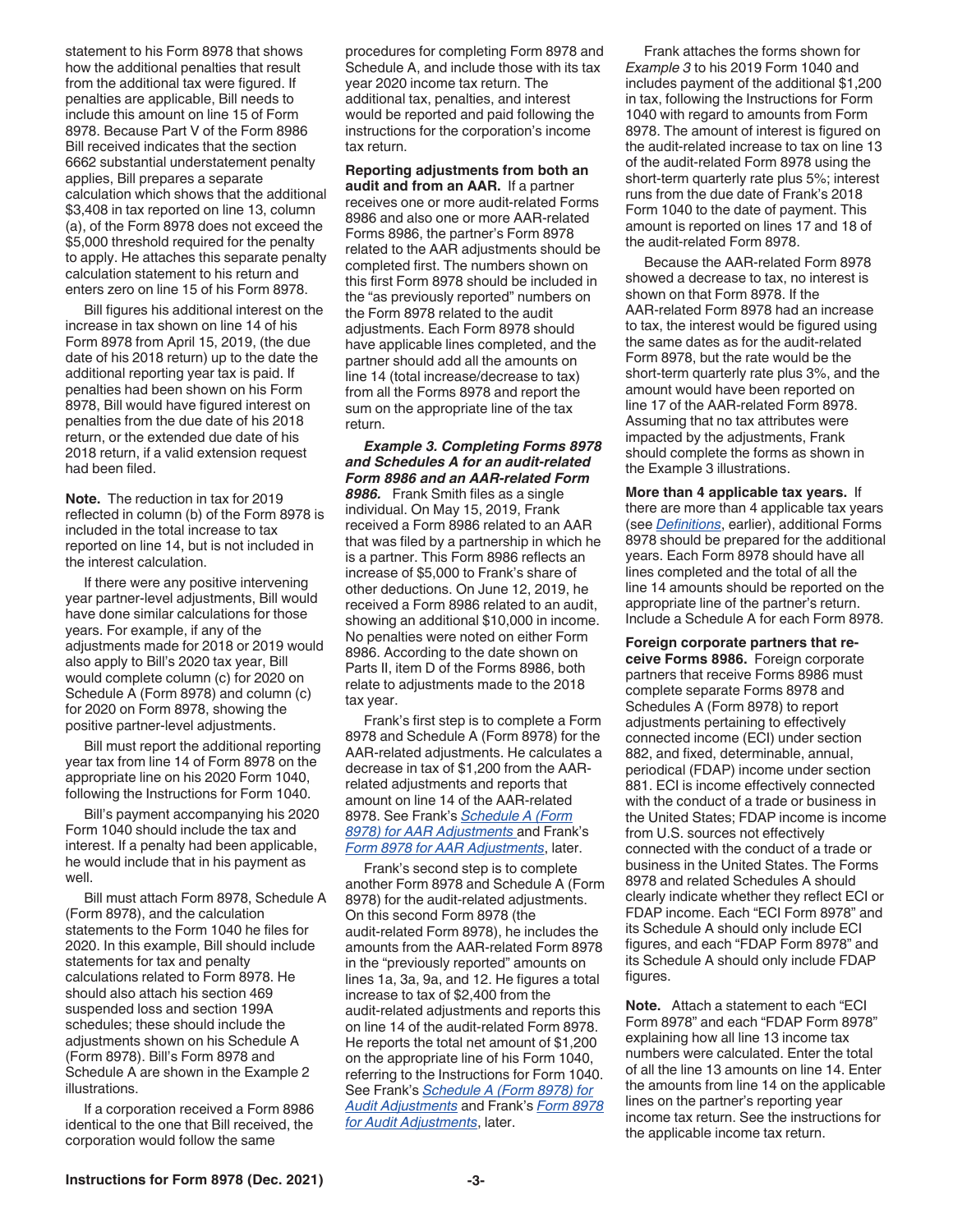#### <span id="page-3-0"></span>**Specific Instructions for Form 8978**

## **Part I—Computation of Additional Reporting Year Tax**

Each column, (a) through (d), is figured separately for lines 1 through 13.

*Line 1a—Total income per original return or as previously adjusted.*  Enter the total income amount as shown on your original or amended return, or as adjusted by the IRS. Enter negative amounts in parentheses.

*Line1b—Adjustments to income.*  Enter the amount from Schedule A, line 2, Total adjustments to income.

*Line 2—Corrected income.* Enter the total of lines 1a and 1b.

*Line 3a—Total deductions per return or as previously adjusted.* Enter the total amount of deductions shown on your original or amended return, or as adjusted by the IRS.

*Line 3b—Adjustments to deductions.* Enter the amount from Schedule A, line 4, Total adjustments to deductions.

*Line 4—Corrected deductions. Combine* the amount on line 3b with the amount on line 3a and enter the result.

*Line 5—Corrected taxable income. Subtract* line 4 from line 2 and enter the result. This should be the corrected taxable income. If, as a result of changes in tax attributes, corrected taxable income is different from the result obtained by subtracting line 4 from line 2, include a separate statement showing how the corrected taxable income amount was figured and enter that corrected amount on line 5.

*Line 6—Income tax.* Include a separate statement showing how the corrected income tax was figured and enter that corrected income tax on line 6. See the Instructions for Form 1040 or the instructions for your income tax return for the appropriate year(s).

*Line 7—Alternative minimum tax (AMT).* If AMT applies, include a separate statement showing how the corrected AMT, including the applicable adjustment(s) shown on Schedule A, was figured and enter the corrected AMT on line 7. See the Instructions for Form 1040 or the instructions for your income tax return for the appropriate year(s) to figure the corrected AMT.

*Line 8—Total corrected income tax.*  Enter the sum of lines 6 and 7.

*Line 9a—Total credits per return or as previously adjusted.* Enter the total

amount of credits shown on your original or amended return, or as adjusted by the IRS.

*Line 9b—Adjustments to credits.*  Enter the amount from Schedule A, line 6, Total adjustments to credits.

*Line 10—Total corrected credits.*  Combine the amounts on lines 9a and 9b and enter the result on line 10.

*Line 11—Total corrected income tax liability.* Subtract line 10 from line 8 to obtain the corrected income tax liability. This amount should not include any non-income taxes. If, as a result of changes not reflected on a line item on the form or schedule, corrected income tax liability after credits is different from the result obtained by subtracting line 10 from line 8, include a separate statement showing how the corrected liability was figured and enter that correct amount on line 11.

*Line 12—Total tax shown on return or as previously adjusted.* Enter the amount shown on your original or amended return, or as adjusted by the IRS.

*Line 13—Increase/decrease to tax.*  Subtract the amount shown on line 12 from the amount on line 11 and enter the result.

*Line 14—Total additional reporting year tax.* Enter the sum of line 13, columns (a) through (d). Report this amount on the appropriate line of your income tax return for the reporting year.

*Line 15.* Form 8986, Part V, Applicable Penalties, lists which penalties, if any, apply and which line items are affected. If penalties apply, include a statement showing how the penalties were figured and enter the amount of penalties in the applicable column(s) of Form 8978. Penalties for each applicable tax year should be reported on line 15, columns (a) through (d).

**Line 17.** Interest on any increase in income tax is figured from the original due date of your income tax return for each tax year to which an increase in tax is attributable, as determined under section 6226(b)(3). Interest is computed at the underpayment rate under section 6621(a) (2), but substituting "five percentage points" for "three percentage points" for purposes of section 6621(a)(2)(B) (that is, the sum of the federal short-term rate plus five percentage points instead of three percentage points). For additional reporting year tax reported as a result of a Form 8986 from an AAR, this substitution is not made. Interest for each applicable tax year should be reported on line 17, columns (a) through (d).

**Note.** Interest should not be calculated on any decreases in tax on line 13 for a tax year.

**Note.** Interest on penalties is figured in the same manner as interest on tax, except it is figured from the due date of the partner's return including any valid extensions that were filed by the partner.

**Where to report additional reporting year tax.** The total additional reporting year tax from Form 8978, Part I, line 14, is reported on the appropriate lines of the partner's reporting year return (see the instructions for the applicable reporting year tax return). The additional penalties and interest should be included in the net payment calculation for the partner's reporting tax year but these are not reported on the partner's reporting year return and are not included in the additional reporting year tax.

## **Specific Instructions for Schedule A (Form 8978)**

**Adjustments.** Enter the description of the item that corresponds to the Schedule K-1 or Schedule K-3 line number and title as reflected in columns (a) and (b) of Form 8986, Part V. For example, if Form 8986, Part V, column (a), shows "1" and column (b) shows "Ordinary business income," enter on Schedule A, Adjustments column, "Schedule K-1, line 1, Ordinary business income." For adjustments due to changes in partner tax attributes, use the description used on the partner's return.

**Note.** Schedule K-3 (Form 1065) adjustments that do not directly increase or decrease a partner's taxable income should be reported with a zero amount on Schedule A (Form 8978), with any corresponding change to the partner's tax attributes such as the foreign tax credit shown as a positive (increase) or negative (decrease) amount.

**Tracking number.** If an adjustment is from a Form 8986 that is related to an audited partnership, the tracking number column should be completed for that adjustment line. If applicable, the tracking number can be found at the top of the Form 8986. If the tracking number is not on the Form 8986, use the audit control number at the top of the Form 8986. If an adjustment is from a Form 8986 that is related to an AAR partnership, indicate "AAR" and enter the tax identification number of the entity that issued the Form 8986. Leave the tracking number field blank for all adjustments to partner-level tax attributes.

**Reporting amounts from Form 8986.**  All adjustments (positive and negative) from a Form 8986 should be shown as reported on that form. When entering adjustments from a Form 8986, enter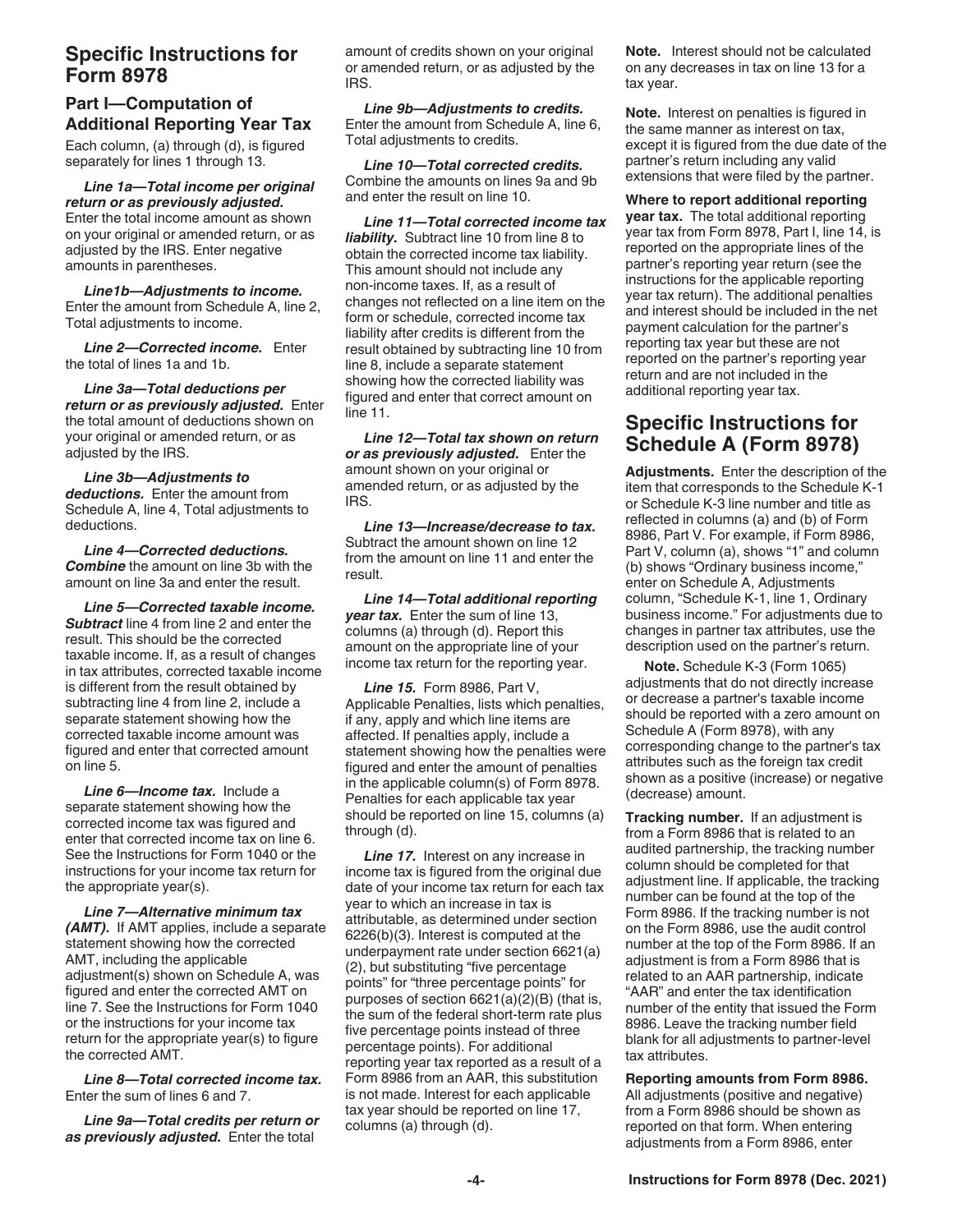<span id="page-4-0"></span>amounts from Form 8986, Part V, column (h), which reflect the adjustments net of any approved modifications (column (g) of Form 8986). These amounts should be entered in the applicable columns (a) through (d) that correspond to the partner's affected year. However, if Form 8986 is a result of an AAR partnership (and not an audited partnership), no modifications should be shown on Part V, column (g), of that Form 8986 and no modifications should be reported on Schedule A.

#### **Schedule A line instructions.**

*Line 1—Income.* Enter all the adjustments individually from Form 8986, Part V, that affect taxable income. Generally, this includes adjustments to ordinary income, rental income, interest income, dividends, royalties, gains and losses, and other income. Also include related amounts and adjustments not on Form 8986 that result from changes to partner-level tax attributes and other items as a result of adjustments from Form 8986.

*Line 2—Total adjustments to income.* Enter the total of all adjustments from line 1. Carry the total of each column to the corresponding column on Form 8978, line 1b.

*Line 3—Deductions.* Enter all the adjustments individually from Form 8986, Part V, that affect deductions from income. Generally, this includes adjustments to separately stated items such as a section

179 deduction. Also include related amounts and adjustments not on Form 8986 that result from changes to partner-level tax attributes as a result of adiustments from Form 8986.

*Line 4—Total adjustments to deductions.* Enter the total of all adjustments from line 3. Carry the total of each column to the corresponding column on Form 8978, line 3b.

*Line 5—Credits.* Enter all the adjustments individually from Form 8986, Part V, that affect tax credits. Also include related amounts and adjustments not on Form 8986 that result from changes to partner-level tax attributes as a result of adjustments from Form 8986.

*Line 6—Total adjustments to credits.* Enter the total of all adjustments from line 5. Carry the total of each column to the corresponding column on Form 8978, line 9b.

#### **Inconsistent Positions**

If you originally reported an amount for an item inconsistent with the amount reported to you by the partnership on Schedule K-1 or Schedule K-3, and this same item is included as an adjustment on the Form 8986 received, you should also include the amount of inconsistency for that item on Schedule A (Form 8978). For example, if partner X, a calendar year taxpayer, received a tax year 2020 Schedule K-1 with \$100 of ordinary business income, and he only reported \$70 on his Form

1040 or 1040-SR, he would be taking a \$30 inconsistent position on his Form 1040 or 1040-SR. If he subsequently receives a Form 8986 for affected tax year 2020, with an audit adjustment reflecting a \$50 increase to the Schedule K-1, line 1, Ordinary business income amount, he would have two amounts to enter on Schedule A (Form 8978). First, X would enter on line 1a "Schedule K-1, line 1, Ordinary business income" in the adjustments column and \$50 in column (a), which would be labelled "12/31/2020." Second, X would enter on line 1b "Inconsistent position previously taken on line 1a item" in the adjustments column and \$30 in column (a). If he had no other adjustments, the amount of his total adiustments to income on line 2 of Schedule A, column (a), would be \$80. He would carry this amount to Form 8978, line 1b, column (a).

**Note.** A partner's requirement to treat partnership-related items consistently applies to adjustments that result from an audited partnership or an AAR partnership regardless of whether the partner previously treated the item inconsistently. However, partners that properly and timely file a subsequent Form 8082, Notice of Inconsistent Treatment or Administrative Adjustment Request (AAR), for items that are adjusted as part of an AAR filing are not required to treat the items on Schedule A (Form 8978) consistent with the partnership's treatment.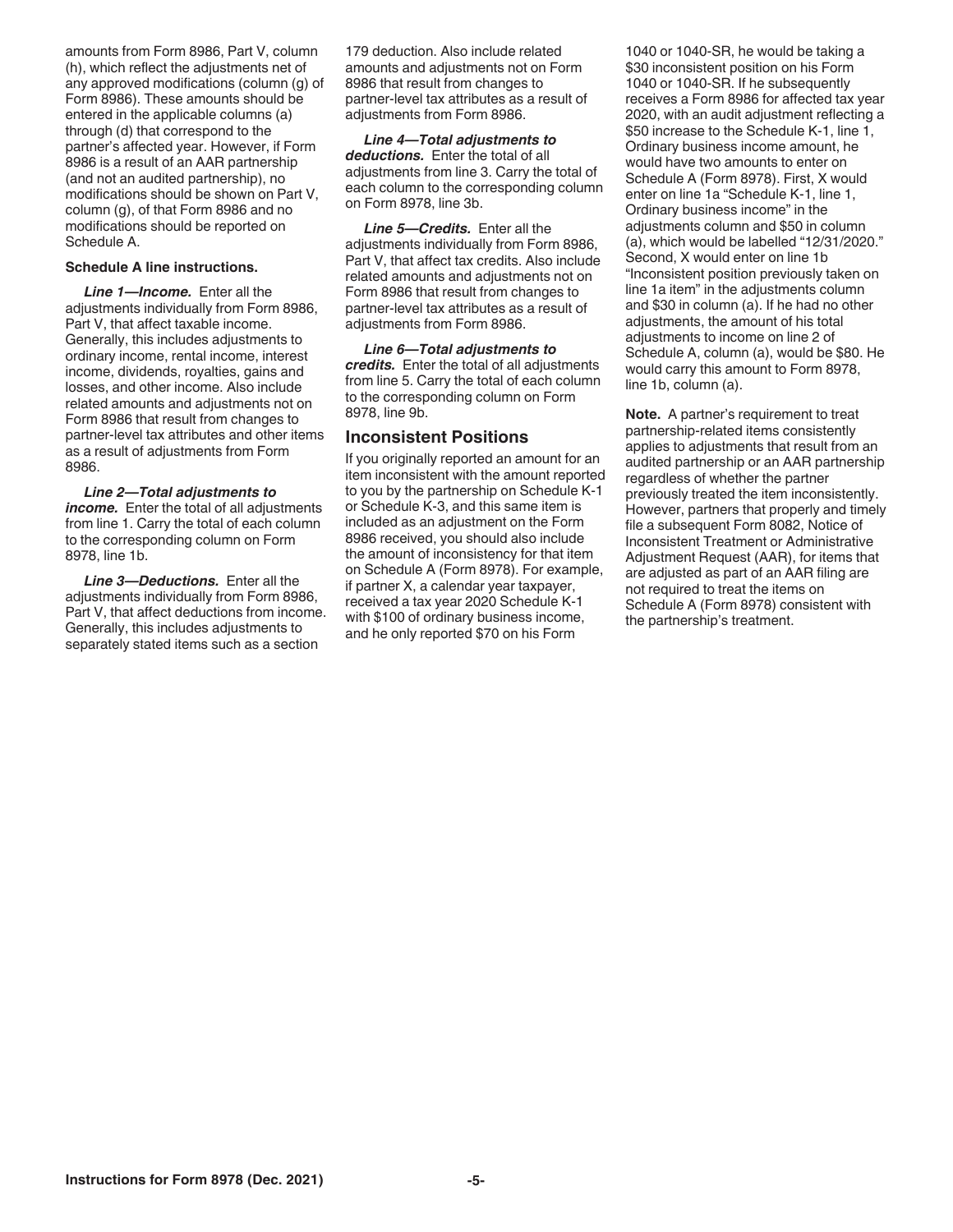# <span id="page-5-0"></span>**Illustrations for Examples**

| <b>SCHEDULE A</b><br>(Form 8978)<br>(December 2019)<br>Department of the Treasury                                                 |                                                                                                                    |  | <b>Partner's Additional Reporting Year Tax</b> | OMB No. 1545-0123 |                                             |                                            |                                                 |                                     |
|-----------------------------------------------------------------------------------------------------------------------------------|--------------------------------------------------------------------------------------------------------------------|--|------------------------------------------------|-------------------|---------------------------------------------|--------------------------------------------|-------------------------------------------------|-------------------------------------|
| Go to www.irs.gov/Form8978 for the latest information.<br>Internal Revenue Service<br>Name of partner(s)<br>Partner tax ID number |                                                                                                                    |  |                                                |                   |                                             |                                            |                                                 |                                     |
| XXX-XX-1111<br>Bill Jones                                                                                                         |                                                                                                                    |  |                                                |                   |                                             |                                            |                                                 |                                     |
|                                                                                                                                   | <b>Adjustments</b><br>(see instructions)                                                                           |  | <b>Tracking Number</b>                         |                   | (a)<br><b>Tax Year Ended</b><br>12/ 31/2018 | (b)<br><b>Tax Year Ended</b><br>12/31/2019 | (c)<br><b>Tax Year Ended</b><br>/20<br>$\prime$ | (d)<br><b>Tax Year Ended</b><br>/20 |
| 1.<br>a                                                                                                                           | Income:<br>K-1, Line 1, Ordinary Inc.                                                                              |  |                                                | 9999999999        | 15000                                       |                                            |                                                 |                                     |
| b                                                                                                                                 | K-1, Line 9a, Net LTCG/L                                                                                           |  |                                                | 9999999999        | $-3000$                                     | $-3000$                                    |                                                 |                                     |
| c                                                                                                                                 | Prev. Suspended PAL                                                                                                |  |                                                |                   | -5000                                       |                                            |                                                 |                                     |
| d                                                                                                                                 |                                                                                                                    |  |                                                |                   |                                             |                                            |                                                 |                                     |
| е                                                                                                                                 |                                                                                                                    |  |                                                |                   |                                             |                                            |                                                 |                                     |
| f                                                                                                                                 |                                                                                                                    |  |                                                |                   |                                             |                                            |                                                 |                                     |
| g<br>$\overline{2}$                                                                                                               | Total adjustments to income (add lines 1a through 1g<br>in each column (a) through (d)) $\ldots$ $\ldots$ $\ldots$ |  |                                                |                   | 7000                                        | -3000                                      |                                                 |                                     |
| 3<br>a                                                                                                                            | Deductions:<br>K-1, Line 13, Other Ded.                                                                            |  |                                                | 9999999999        | $-10000$                                    |                                            |                                                 |                                     |
| b                                                                                                                                 | Additional 199A Ded.                                                                                               |  |                                                |                   | 2800                                        |                                            |                                                 |                                     |
| С                                                                                                                                 |                                                                                                                    |  |                                                |                   |                                             |                                            |                                                 |                                     |
| d                                                                                                                                 |                                                                                                                    |  |                                                |                   |                                             |                                            |                                                 |                                     |
| е                                                                                                                                 |                                                                                                                    |  |                                                |                   |                                             |                                            |                                                 |                                     |
| f                                                                                                                                 |                                                                                                                    |  |                                                |                   |                                             |                                            |                                                 |                                     |
| g<br>4                                                                                                                            | Total adjustments to deductions (add lines 3a through                                                              |  |                                                |                   |                                             |                                            |                                                 |                                     |
| 5<br>а                                                                                                                            | Credits:                                                                                                           |  |                                                |                   | $-7200$                                     |                                            |                                                 |                                     |
| b                                                                                                                                 |                                                                                                                    |  |                                                |                   |                                             |                                            |                                                 |                                     |
| C                                                                                                                                 |                                                                                                                    |  |                                                |                   |                                             |                                            |                                                 |                                     |
| d                                                                                                                                 |                                                                                                                    |  |                                                |                   |                                             |                                            |                                                 |                                     |
| е                                                                                                                                 |                                                                                                                    |  |                                                |                   |                                             |                                            |                                                 |                                     |
| f                                                                                                                                 |                                                                                                                    |  |                                                |                   |                                             |                                            |                                                 |                                     |
| g<br>6                                                                                                                            | Total adjustments to credits (add lines 5a through 5g                                                              |  |                                                |                   |                                             |                                            |                                                 |                                     |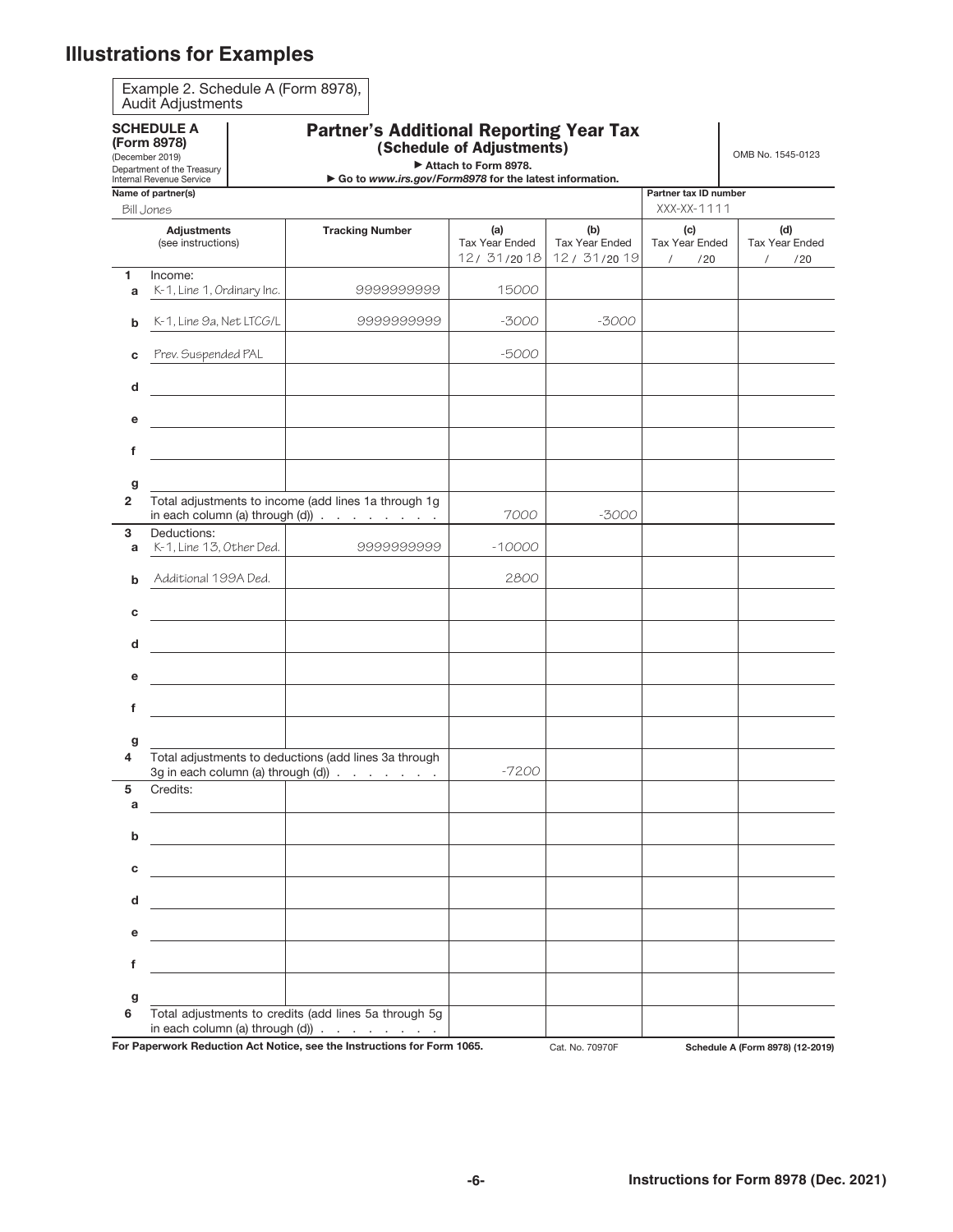#### <span id="page-6-0"></span>Form 8978 (December 2019) Department of the Treasury Internal Revenue Service

## Partner's Additional Reporting Year Tax

OMB No. 1545-0123

| ► Go to www.irs.gov/Form8978 for instructions and the latest information. |
|---------------------------------------------------------------------------|
|---------------------------------------------------------------------------|

|                                                             | Name of partner(s)                                                                                               |                |                              |                              | Partner tax ID number        |    |                              |
|-------------------------------------------------------------|------------------------------------------------------------------------------------------------------------------|----------------|------------------------------|------------------------------|------------------------------|----|------------------------------|
| Bill Jones                                                  |                                                                                                                  |                |                              |                              | $XXX-XX-1111$                |    |                              |
| Part I                                                      | <b>Computation of Additional Reporting Year Tax (see instructions)</b>                                           |                |                              |                              |                              |    |                              |
|                                                             |                                                                                                                  |                | (a)<br><b>Tax Year Ended</b> | (b)<br><b>Tax Year Ended</b> | (c)<br><b>Tax Year Ended</b> |    | (d)<br><b>Tax Year Ended</b> |
|                                                             |                                                                                                                  |                | 12 / 31 / 2018               | 12 / 31 / 2019               | $\prime$<br>/20              |    | $\sqrt{2}$<br>/20            |
|                                                             | 1a Total income per original return or as previously                                                             |                |                              |                              |                              |    |                              |
|                                                             | adjusted                                                                                                         | 1a             | 150000                       | 150000                       |                              |    |                              |
| b                                                           | Adjustments to income from Schedule A (Form<br>8978), line 2, columns (a) through (d)                            | 1b             | 7000                         | -3000                        |                              |    |                              |
| $\mathbf{2}$                                                | Combine lines 1a and 1b and enter the corrected<br>income. See instructions                                      | $\overline{2}$ | 157000                       | 147000                       |                              |    |                              |
| За                                                          | Total deductions per original return or as<br>previously adjusted                                                | 3a             | 50000                        | 50000                        |                              |    |                              |
| b                                                           | Adjustments to deductions from Schedule A<br>(Form 8978), line 4, columns (a) through (d)                        | 3b             | $-7200$                      | O                            |                              |    |                              |
| 4                                                           | Combine lines 3a and 3b and enter the corrected<br>deductions. See instructions<br>the contract of the con-      | 4              | 42800                        | 50000                        |                              |    |                              |
| 5                                                           | Corrected taxable income. Subtract line 4 from<br>$line 2$                                                       | 5              | 114200                       | 97000                        |                              |    |                              |
| 6                                                           | Income tax on line 5 (see instructions)<br><b>Contractor</b>                                                     | 6              | 21888                        | 17760                        |                              |    |                              |
| 7                                                           | Alternative minimum tax on line 5 (see instructions)                                                             | $\overline{7}$ | O                            | O                            |                              |    |                              |
| 8                                                           | Total corrected income tax. Add lines 6 and 7.                                                                   | 8              | 21888                        | 17760                        |                              |    |                              |
| 9а                                                          | Total credits per original return or as previously<br>adjusted                                                   | <b>9a</b>      | $\mathcal{O}$                | O                            |                              |    |                              |
| b                                                           | Adjustments to credits from Schedule A (Form<br>8978), line 6, columns (a) through (d)                           | 9b             | O                            | O                            |                              |    |                              |
| 10                                                          | Combine lines 9a and 9b and enter the corrected<br>credits. See instructions                                     | 10             | O                            | O                            |                              |    |                              |
| 11                                                          | Total corrected income tax liability. Subtract line                                                              | 11             | 21888                        | 17760                        |                              |    |                              |
| 12                                                          | Total income tax shown on original return or as<br>previously adjusted                                           | 12             | 18480                        | 18480                        |                              |    |                              |
| 13                                                          | Increase/Decrease to tax. Subtract line 12 from<br>line 11, columns (a) through $(d)$ $\ldots$ $\ldots$ $\ldots$ | 13             | 3408                         | $-720$                       |                              |    |                              |
| 14                                                          | Total increase/decrease to reporting year tax. Add line 13, columns (a) through (d). Enter here and on           |                |                              |                              |                              | 14 | 2688                         |
| Part II                                                     | <b>Penalties</b> (see instructions)                                                                              |                |                              |                              |                              |    |                              |
| 15                                                          | Penalties <u>.</u>                                                                                               | 15             | O                            | O                            |                              |    |                              |
| Total penalties. Add line 15, columns (a) through (d)<br>16 |                                                                                                                  |                |                              |                              |                              | 16 |                              |
| Part III                                                    | <b>Interest</b> (see instructions)                                                                               |                |                              |                              |                              |    |                              |
| 17                                                          | Interest                                                                                                         | 17             | 475                          | 0                            |                              |    |                              |
| 18                                                          | Total interest. Add line 17, columns (a) through (d)                                                             |                |                              |                              |                              | 18 | 475                          |
|                                                             | For Paperwork Reduction Act Notice, see separate instructions.                                                   |                |                              | Cat. No. 37802K              |                              |    | Form 8978 (12-2019)          |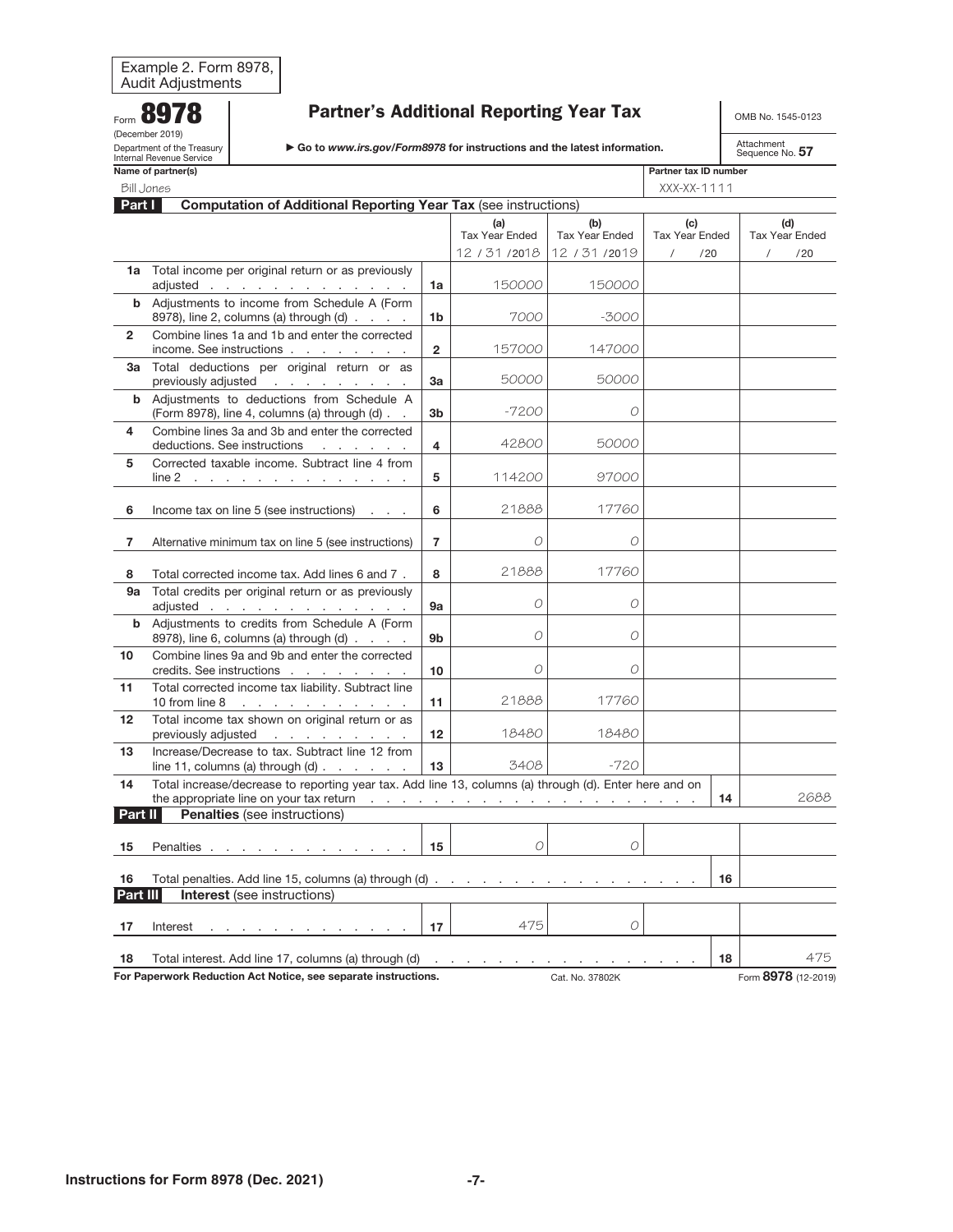<span id="page-7-0"></span>

| Example 3. Schedule A (Form 8978), |  |
|------------------------------------|--|
| <b>AAR Adjustments</b>             |  |

# AAR

| <b>Partner's Additional Reporting Year Tax</b> |  |
|------------------------------------------------|--|
| (Schedule of Adjustments)                      |  |

SCHEDULE A (Form 8978)

| Attach to Form 8978. |  |  |
|----------------------|--|--|

OMB No. 1545-0123

| الماسم مباسمين فمرح ممرمانا     |  |  |  |  |  |
|---------------------------------|--|--|--|--|--|
| <b>Internal Revenue Service</b> |  |  |  |  |  |
| Department of the Treasury      |  |  |  |  |  |
| (December 2019)                 |  |  |  |  |  |

| Attach to Form 8978. |  |  |
|----------------------|--|--|

| Internal Revenue Service |  |                              |  |
|--------------------------|--|------------------------------|--|
| Name of partner(s)       |  | <b>Partner tax ID number</b> |  |
| والمشدون والمتحدثا       |  | $\frac{1}{2}$                |  |

|                     | Frank Smith                                                                                                                                                                                                                          |                                                                                                                     |                                            |                                            | XXX-XX-2222                                       |                                            |  |
|---------------------|--------------------------------------------------------------------------------------------------------------------------------------------------------------------------------------------------------------------------------------|---------------------------------------------------------------------------------------------------------------------|--------------------------------------------|--------------------------------------------|---------------------------------------------------|--------------------------------------------|--|
|                     | <b>Adjustments</b><br>(see instructions)                                                                                                                                                                                             | <b>Tracking Number</b>                                                                                              | (a)<br><b>Tax Year Ended</b><br>12/31/2018 | (b)<br>Tax Year Ended<br>$\sqrt{2}$<br>/20 | (c)<br><b>Tax Year Ended</b><br>$\sqrt{2}$<br>/20 | (d)<br>Tax Year Ended<br>$\sqrt{2}$<br>/20 |  |
| 1<br>a              | Income:                                                                                                                                                                                                                              |                                                                                                                     |                                            |                                            |                                                   |                                            |  |
| b                   |                                                                                                                                                                                                                                      |                                                                                                                     |                                            |                                            |                                                   |                                            |  |
| с                   | <u> a shekara ta 1999 a shekara ta 1991 a shekara ta 1991 a shekara ta 1991 a shekara ta 1991 a shekara ta 1991 a </u>                                                                                                               |                                                                                                                     |                                            |                                            |                                                   |                                            |  |
| d                   | $\mathcal{L} = \{ \mathcal{L} \in \mathcal{L} \}$ . The set of $\mathcal{L}$                                                                                                                                                         | the control of the control of the                                                                                   |                                            |                                            |                                                   |                                            |  |
| е                   | the control of the control of the                                                                                                                                                                                                    |                                                                                                                     |                                            |                                            |                                                   |                                            |  |
| f                   |                                                                                                                                                                                                                                      |                                                                                                                     |                                            |                                            |                                                   |                                            |  |
| g<br>$\overline{2}$ |                                                                                                                                                                                                                                      | Total adjustments to income (add lines 1a through 1g<br>in each column (a) through $(d)$ $\ldots$ $\ldots$ $\ldots$ |                                            |                                            |                                                   |                                            |  |
| 3                   | Deductions:                                                                                                                                                                                                                          |                                                                                                                     |                                            |                                            |                                                   |                                            |  |
| a                   | K-1, Line 13, Other Ded.                                                                                                                                                                                                             | (AAR) 99-9999999                                                                                                    | 5000                                       |                                            |                                                   |                                            |  |
| b                   |                                                                                                                                                                                                                                      |                                                                                                                     |                                            |                                            |                                                   |                                            |  |
| с                   | <u> The Community of the Community of the Community of the Community of the Community of the Community of the Community of the Community of the Community of the Community of the Community of the Community of the Community of</u> |                                                                                                                     |                                            |                                            |                                                   |                                            |  |
| d                   |                                                                                                                                                                                                                                      |                                                                                                                     |                                            |                                            |                                                   |                                            |  |
| е                   |                                                                                                                                                                                                                                      |                                                                                                                     |                                            |                                            |                                                   |                                            |  |
| f                   |                                                                                                                                                                                                                                      |                                                                                                                     |                                            |                                            |                                                   |                                            |  |
| g<br>4              |                                                                                                                                                                                                                                      | Total adjustments to deductions (add lines 3a through<br>3g in each column (a) through (d))                         | 5000                                       |                                            |                                                   |                                            |  |
| 5<br>a              | Credits:                                                                                                                                                                                                                             |                                                                                                                     |                                            |                                            |                                                   |                                            |  |
| b                   |                                                                                                                                                                                                                                      |                                                                                                                     |                                            |                                            |                                                   |                                            |  |
| с                   |                                                                                                                                                                                                                                      |                                                                                                                     |                                            |                                            |                                                   |                                            |  |
|                     |                                                                                                                                                                                                                                      |                                                                                                                     |                                            |                                            |                                                   |                                            |  |
| е                   |                                                                                                                                                                                                                                      |                                                                                                                     |                                            |                                            |                                                   |                                            |  |
| f                   |                                                                                                                                                                                                                                      |                                                                                                                     |                                            |                                            |                                                   |                                            |  |
| g<br>6              |                                                                                                                                                                                                                                      | Total adjustments to credits (add lines 5a through 5g                                                               |                                            |                                            |                                                   |                                            |  |
|                     |                                                                                                                                                                                                                                      | in each column (a) through (d)) $\cdots$ $\cdots$ $\cdots$                                                          |                                            |                                            |                                                   |                                            |  |
|                     |                                                                                                                                                                                                                                      | For Paperwork Reduction Act Notice, see the Instructions for Form 1065.                                             |                                            | Cat. No. 70970F                            |                                                   | Schedule A (Form 8978) (12-2019)           |  |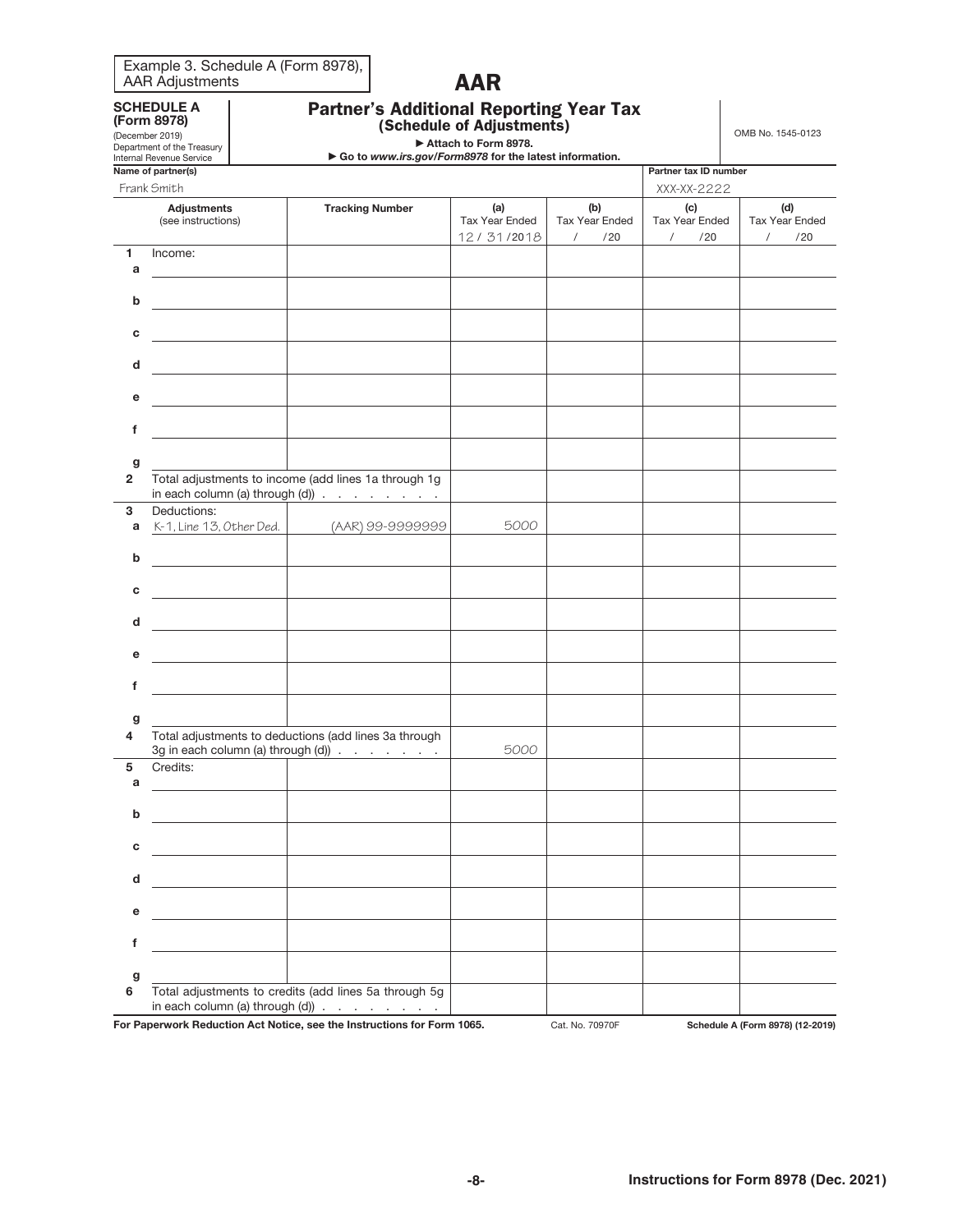# AAR

|  | OMB No. 1545-0123 |
|--|-------------------|
|  |                   |

<span id="page-8-0"></span>

|                                                                           | 8978<br><b>Partner's Additional Reporting Year Tax</b>                                                                                               |                                                                                                           |                |                              |                              |                              | OMB No. 1545-0123             |
|---------------------------------------------------------------------------|------------------------------------------------------------------------------------------------------------------------------------------------------|-----------------------------------------------------------------------------------------------------------|----------------|------------------------------|------------------------------|------------------------------|-------------------------------|
|                                                                           | (December 2019)<br>Department of the Treasury<br>Go to www.irs.gov/Form8978 for instructions and the latest information.<br>Internal Revenue Service |                                                                                                           |                |                              |                              |                              | Attachment<br>Sequence No. 57 |
| Name of partner(s)<br>Partner tax ID number<br>XXX-XX-2222<br>Frank Smith |                                                                                                                                                      |                                                                                                           |                |                              |                              |                              |                               |
| Part I                                                                    |                                                                                                                                                      | <b>Computation of Additional Reporting Year Tax (see instructions)</b>                                    |                |                              |                              |                              |                               |
|                                                                           |                                                                                                                                                      |                                                                                                           |                | (a)<br><b>Tax Year Ended</b> | (b)<br><b>Tax Year Ended</b> | (c)<br><b>Tax Year Ended</b> | (d)<br><b>Tax Year Ended</b>  |
|                                                                           |                                                                                                                                                      |                                                                                                           |                | 12 / 31 / 2018               | /20<br>$\prime$              | /20<br>$\prime$              | /20                           |
| 1a                                                                        |                                                                                                                                                      | Total income per original return or as previously<br>adjusted <u>.</u>                                    | 1a             | 150000                       |                              |                              |                               |
| b                                                                         |                                                                                                                                                      | Adjustments to income from Schedule A (Form<br>8978), line 2, columns (a) through $(d)$ $\ldots$ $\ldots$ | 1b             | O                            |                              |                              |                               |
| $\mathbf{2}$                                                              | Combine lines 1a and 1b and enter the corrected<br>income. See instructions                                                                          |                                                                                                           | $\mathbf{2}$   | 150000                       |                              |                              |                               |
| 3a                                                                        |                                                                                                                                                      | Total deductions per original return or as<br>previously adjusted                                         | За             | 50000                        |                              |                              |                               |
|                                                                           |                                                                                                                                                      | <b>b</b> Adjustments to deductions from Schedule A<br>(Form 8978), line 4, columns (a) through (d).       | 3b             | 5000                         |                              |                              |                               |
| 4                                                                         | deductions. See instructions                                                                                                                         | Combine lines 3a and 3b and enter the corrected<br>the company's company's com-                           | 4              | 55000                        |                              |                              |                               |
| 5                                                                         |                                                                                                                                                      | Corrected taxable income. Subtract line 4 from<br>$line 2$                                                | 5              | 95000                        |                              |                              |                               |
| 6                                                                         |                                                                                                                                                      | Income tax on line 5 (see instructions) $\ldots$                                                          | 6              | 17280                        |                              |                              |                               |
|                                                                           |                                                                                                                                                      | Alternative minimum tax on line 5 (see instructions)                                                      | $\overline{7}$ | O                            |                              |                              |                               |
|                                                                           |                                                                                                                                                      |                                                                                                           |                |                              |                              |                              |                               |

|          | Alternative minimiant tax on line 5 (366 instructions)                                                 |                   |          |  |  |    |         |
|----------|--------------------------------------------------------------------------------------------------------|-------------------|----------|--|--|----|---------|
|          |                                                                                                        |                   |          |  |  |    |         |
| 8        | Total corrected income tax. Add lines 6 and 7.                                                         | 8                 | 17280    |  |  |    |         |
| 9а       | Total credits per original return or as previously                                                     |                   |          |  |  |    |         |
|          | adjusted                                                                                               | 9а                | $\Omega$ |  |  |    |         |
|          | <b>b</b> Adjustments to credits from Schedule A (Form                                                  |                   |          |  |  |    |         |
|          |                                                                                                        | 9b                |          |  |  |    |         |
|          | 8978), line 6, columns (a) through (d)                                                                 |                   | O        |  |  |    |         |
| 10       | Combine lines 9a and 9b and enter the corrected                                                        |                   |          |  |  |    |         |
|          | credits. See instructions                                                                              | 10                | 0        |  |  |    |         |
| 11       | Total corrected income tax liability. Subtract line                                                    |                   |          |  |  |    |         |
|          | 10 from line 8<br>and the company of the company of                                                    | 11                | 17280    |  |  |    |         |
|          |                                                                                                        |                   |          |  |  |    |         |
| 12       | Total income tax shown on original return or as                                                        |                   |          |  |  |    |         |
|          | previously adjusted                                                                                    | $12 \overline{ }$ | 18480    |  |  |    |         |
| 13       | Increase/Decrease to tax. Subtract line 12 from                                                        |                   |          |  |  |    |         |
|          | line 11, columns (a) through $(d)$                                                                     | 13                | $-1200$  |  |  |    |         |
| 14       | Total increase/decrease to reporting year tax. Add line 13, columns (a) through (d). Enter here and on |                   |          |  |  |    |         |
|          |                                                                                                        |                   |          |  |  | 14 |         |
|          |                                                                                                        |                   |          |  |  |    | $-1200$ |
| Part II  | <b>Penalties</b> (see instructions)                                                                    |                   |          |  |  |    |         |
|          |                                                                                                        |                   |          |  |  |    |         |
| 15       |                                                                                                        | 15                |          |  |  |    |         |
|          |                                                                                                        |                   |          |  |  |    |         |
| 16       |                                                                                                        |                   |          |  |  | 16 |         |
|          |                                                                                                        |                   |          |  |  |    |         |
| Part III | <b>Interest</b> (see instructions)                                                                     |                   |          |  |  |    |         |
|          |                                                                                                        |                   |          |  |  |    |         |
| 17       | Interest $\ldots$ $\ldots$ $\ldots$ $\ldots$ $\ldots$                                                  | 17                |          |  |  |    |         |
|          |                                                                                                        |                   |          |  |  |    |         |
| 18       |                                                                                                        |                   |          |  |  | 18 |         |
|          |                                                                                                        |                   |          |  |  |    |         |

For Paperwork Reduction Act Notice, see separate instructions. Cat. No. 37802K Form 8978 (12-2019)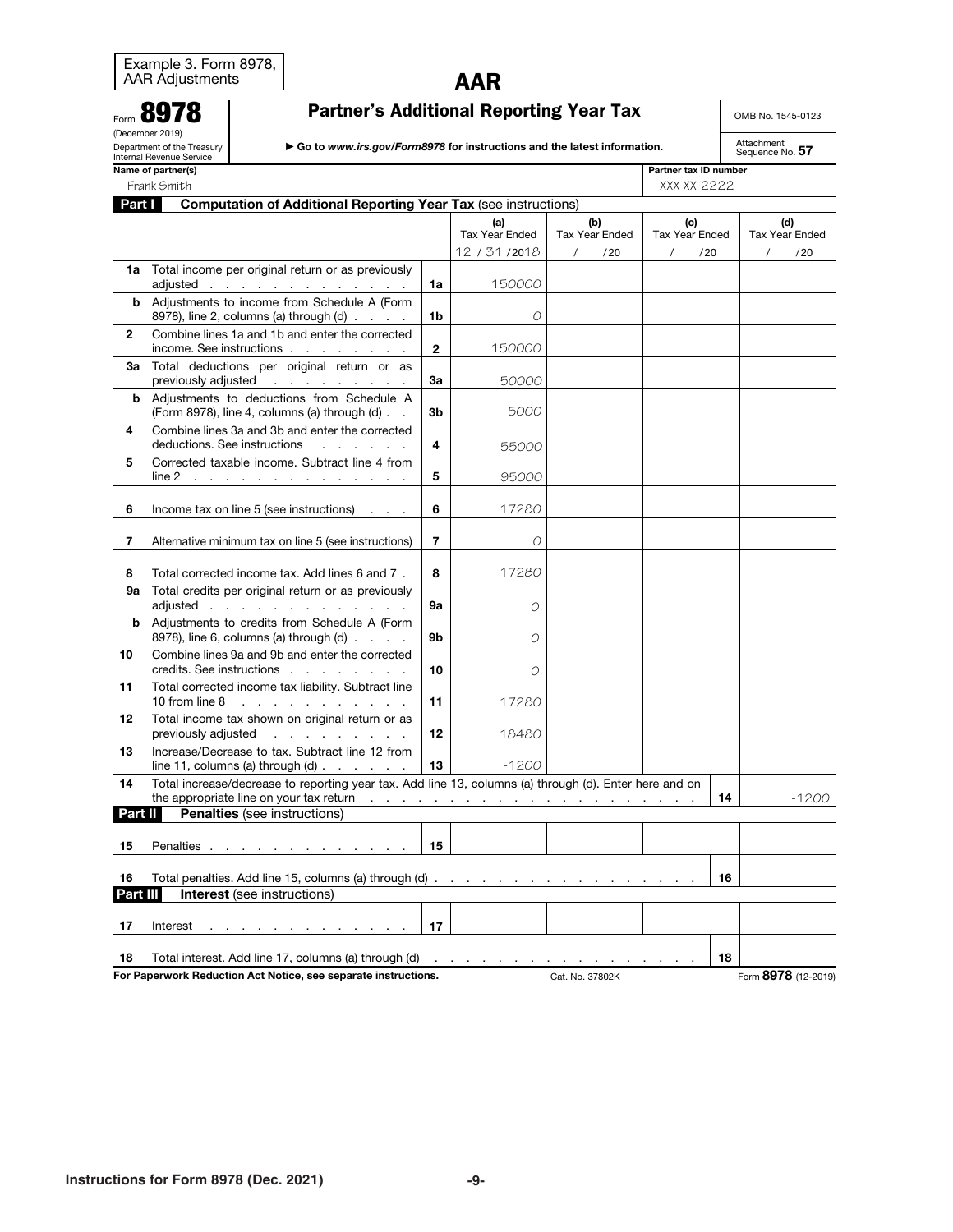<span id="page-9-0"></span>

| Example 3. Schedule A (Form 8978), |  |
|------------------------------------|--|
| Audit Adjustments                  |  |

| <b>SCHEDULE A</b> |  |
|-------------------|--|
| (Form 8978)       |  |

|  | ן טויטט,                              |  |
|--|---------------------------------------|--|
|  | $D_{\text{meas}}$ $\sim$ $\sim$ 0010) |  |

Partner's Additional Reporting Year Tax (Schedule of Adjustments)

OMB No. 1545-0123

|                | (December 2019)<br>Department of the Treasury  |                                          |                                                                                                                                           | Attach to Form 8978.                    |                                                 |                                                 | OMB NO. 1545-0123                        |
|----------------|------------------------------------------------|------------------------------------------|-------------------------------------------------------------------------------------------------------------------------------------------|-----------------------------------------|-------------------------------------------------|-------------------------------------------------|------------------------------------------|
|                | Internal Revenue Service<br>Name of partner(s) |                                          | Go to www.irs.gov/Form8978 for the latest information.                                                                                    |                                         |                                                 | Partner tax ID number                           |                                          |
|                | Frank Smith                                    |                                          |                                                                                                                                           |                                         |                                                 | XXX-XX-2222                                     |                                          |
|                | <b>Adjustments</b><br>(see instructions)       |                                          | <b>Tracking Number</b>                                                                                                                    | (a)<br>Tax Year Ended<br>12 / 31 / 2018 | (b)<br><b>Tax Year Ended</b><br>/20<br>$\prime$ | (c)<br><b>Tax Year Ended</b><br>$\prime$<br>/20 | (d)<br>Tax Year Ended<br>$\prime$<br>/20 |
| 1              | Income:                                        |                                          |                                                                                                                                           |                                         |                                                 |                                                 |                                          |
| a              | K-1, Line 1, Income                            |                                          | 99-888888888                                                                                                                              | 10000                                   |                                                 |                                                 |                                          |
| b              |                                                |                                          |                                                                                                                                           |                                         |                                                 |                                                 |                                          |
| c              |                                                |                                          |                                                                                                                                           |                                         |                                                 |                                                 |                                          |
| d              |                                                | <u> Albanya (Albanya)</u>                |                                                                                                                                           |                                         |                                                 |                                                 |                                          |
| е              |                                                |                                          |                                                                                                                                           |                                         |                                                 |                                                 |                                          |
| f              |                                                | <u> 1980 - Johann Barbara, martxa al</u> |                                                                                                                                           |                                         |                                                 |                                                 |                                          |
| g              |                                                |                                          |                                                                                                                                           |                                         |                                                 |                                                 |                                          |
| $\overline{2}$ |                                                |                                          | Total adjustments to income (add lines 1a through 1g<br>in each column (a) through $(d)$                                                  | 10000                                   |                                                 |                                                 |                                          |
| 3              | Deductions:                                    |                                          |                                                                                                                                           |                                         |                                                 |                                                 |                                          |
| a              |                                                |                                          |                                                                                                                                           |                                         |                                                 |                                                 |                                          |
| b              |                                                |                                          |                                                                                                                                           |                                         |                                                 |                                                 |                                          |
| c              | <b>Contract Contract Contract</b>              |                                          |                                                                                                                                           |                                         |                                                 |                                                 |                                          |
| d              |                                                | <u> 1980 - Johann Barbara, martxa a</u>  |                                                                                                                                           |                                         |                                                 |                                                 |                                          |
| е              |                                                | <u> 1980 - Johann Barbara, martxa a</u>  |                                                                                                                                           |                                         |                                                 |                                                 |                                          |
| f              |                                                |                                          |                                                                                                                                           |                                         |                                                 |                                                 |                                          |
| g              |                                                |                                          |                                                                                                                                           |                                         |                                                 |                                                 |                                          |
| 4              |                                                |                                          | Total adjustments to deductions (add lines 3a through<br>3g in each column (a) through (d)) $\cdot \cdot \cdot \cdot$ $\cdot \cdot \cdot$ |                                         |                                                 |                                                 |                                          |
| 5<br>a         | Credits:                                       |                                          |                                                                                                                                           |                                         |                                                 |                                                 |                                          |
| b              |                                                |                                          |                                                                                                                                           |                                         |                                                 |                                                 |                                          |
| с              |                                                |                                          |                                                                                                                                           |                                         |                                                 |                                                 |                                          |
| d              |                                                |                                          |                                                                                                                                           |                                         |                                                 |                                                 |                                          |
| е              |                                                |                                          |                                                                                                                                           |                                         |                                                 |                                                 |                                          |
| f              |                                                |                                          |                                                                                                                                           |                                         |                                                 |                                                 |                                          |
|                |                                                |                                          |                                                                                                                                           |                                         |                                                 |                                                 |                                          |
| g<br>6         |                                                |                                          | Total adjustments to credits (add lines 5a through 5g                                                                                     |                                         |                                                 |                                                 |                                          |
|                |                                                |                                          | in each column (a) through (d)) $\ldots$ $\ldots$ $\ldots$                                                                                |                                         |                                                 |                                                 |                                          |
|                |                                                |                                          | For Paperwork Reduction Act Notice, see the Instructions for Form 1065.                                                                   |                                         | Cat. No. 70970F                                 |                                                 | Schedule A (Form 8978) (12-2019)         |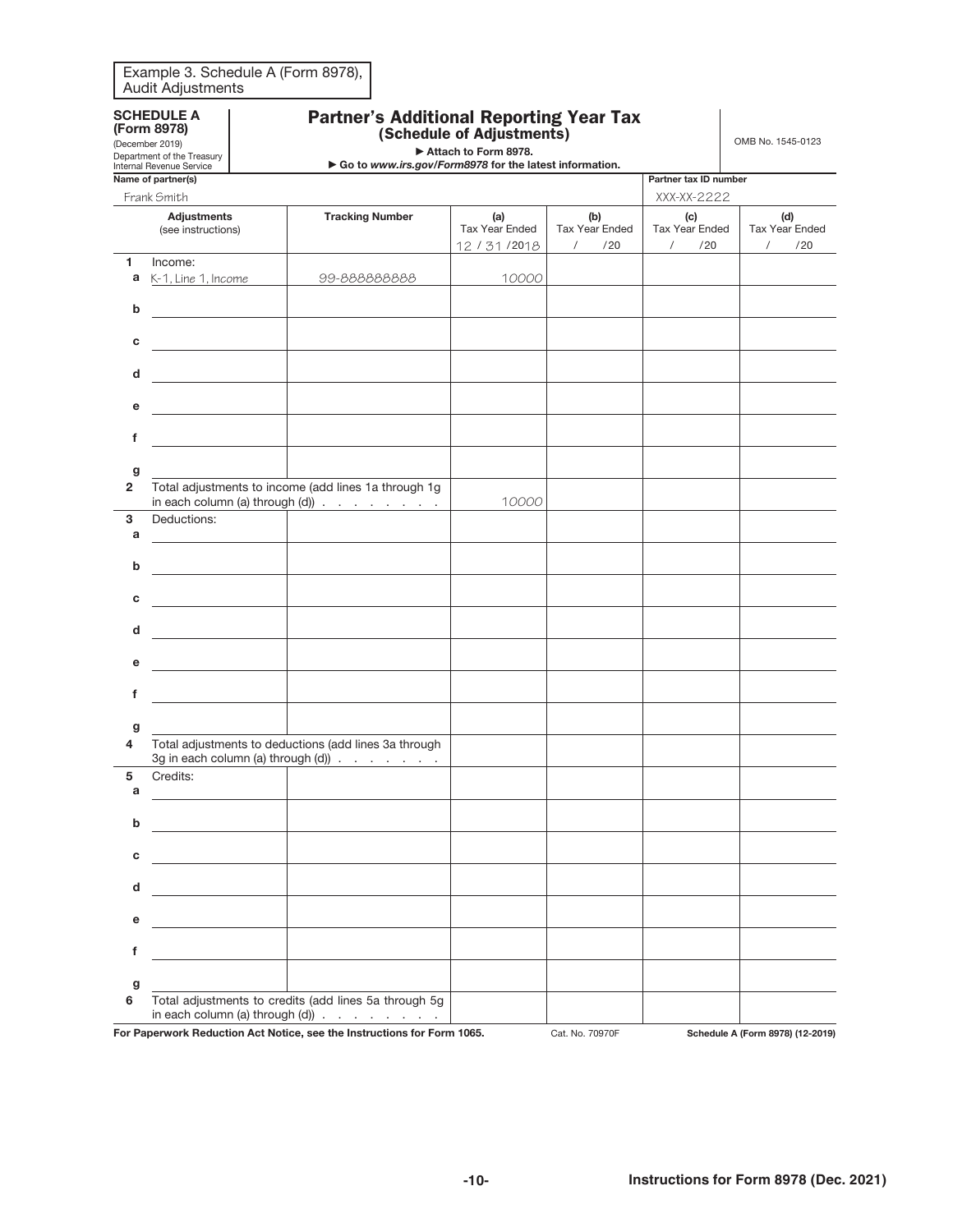|  | <b>Partner's Additional Reporting Year Tax</b> |
|--|------------------------------------------------|
|--|------------------------------------------------|

OMB No. 1545-0123

Attachment<br>Sequence No. 57

| Go to www.irs.gov/Form8978 for instructions and the latest information. |
|-------------------------------------------------------------------------|
|                                                                         |

Department of the Treasury Internal Revenue Service

<span id="page-10-0"></span>Form 8978 (December 2019)

Partner tax ID number

|                | Frank Smith                                                                                                         | XXX-XX-2222      |                              |                              |                              |                              |  |
|----------------|---------------------------------------------------------------------------------------------------------------------|------------------|------------------------------|------------------------------|------------------------------|------------------------------|--|
|                | <b>Computation of Additional Reporting Year Tax (see instructions)</b><br>Part I                                    |                  |                              |                              |                              |                              |  |
|                |                                                                                                                     |                  | (a)<br><b>Tax Year Ended</b> | (b)<br><b>Tax Year Ended</b> | (c)<br><b>Tax Year Ended</b> | (d)<br><b>Tax Year Ended</b> |  |
|                |                                                                                                                     |                  | 12 / 31 / 2018               | $\prime$<br>/20              | $\prime$<br>/20              | $\prime$<br>/20              |  |
| 1a             | Total income per original return or as previously<br>adjusted <u>.</u>                                              | 1a               | 150000                       |                              |                              |                              |  |
| b              | Adjustments to income from Schedule A (Form<br>8978), line 2, columns (a) through $(d)$ $\ldots$ $\ldots$           | 1b               | 10000                        |                              |                              |                              |  |
| $\mathbf{2}$   | Combine lines 1a and 1b and enter the corrected<br>income. See instructions                                         | $\mathbf{2}$     | 160000                       |                              |                              |                              |  |
| За             | Total deductions per original return or as<br>previously adjusted                                                   | За               | 55000                        |                              |                              |                              |  |
| b              | Adjustments to deductions from Schedule A<br>(Form 8978), line 4, columns (a) through (d)                           | 3b               | O                            |                              |                              |                              |  |
| 4              | Combine lines 3a and 3b and enter the corrected<br>deductions. See instructions                                     | 4                | 55000                        |                              |                              |                              |  |
| 5              | Corrected taxable income. Subtract line 4 from<br>$line 2$                                                          | 5                | 105000                       |                              |                              |                              |  |
| 6              | Income tax on line 5 (see instructions)                                                                             | 6                | 19680                        |                              |                              |                              |  |
| $\overline{7}$ | Alternative minimum tax on line 5 (see instructions)                                                                | $\overline{7}$   | 0                            |                              |                              |                              |  |
| 8              | Total corrected income tax. Add lines 6 and 7.                                                                      | 8                | 19680                        |                              |                              |                              |  |
| 9а             | Total credits per original return or as previously<br>adjusted                                                      | 9а               | O                            |                              |                              |                              |  |
|                | <b>b</b> Adjustments to credits from Schedule A (Form<br>8978), line 6, columns (a) through $(d)$ $\ldots$ $\ldots$ | 9b               | $\Omega$                     |                              |                              |                              |  |
| 10             | Combine lines 9a and 9b and enter the corrected<br>credits. See instructions                                        | 10               | O                            |                              |                              |                              |  |
| 11             | Total corrected income tax liability. Subtract line                                                                 | 11               | 19680                        |                              |                              |                              |  |
| 12             | Total income tax shown on original return or as<br>previously adjusted                                              | 12 <sup>12</sup> | 17280                        |                              |                              |                              |  |
| 13             | Increase/Decrease to tax. Subtract line 12 from<br>line 11, columns (a) through $(d)$ $\ldots$ $\ldots$ $\ldots$    | 13               | 2400                         |                              |                              |                              |  |
| 14             | Total increase/decrease to reporting year tax. Add line 13, columns (a) through (d). Enter here and on              |                  |                              |                              | 14                           | 2400                         |  |
| Part II        | <b>Penalties</b> (see instructions)                                                                                 |                  |                              |                              |                              |                              |  |
| 15             | Penalties                                                                                                           | 15               | 0                            |                              |                              | 0                            |  |
| 16<br>Part III | 16                                                                                                                  |                  |                              |                              |                              |                              |  |
|                | <b>Interest</b> (see instructions)                                                                                  |                  |                              |                              |                              |                              |  |
| 17             | Interest<br>the contract of the contract of the contract of the con-                                                | 17 <sub>1</sub>  | 170                          |                              |                              | 170                          |  |
| 18             | Total interest. Add line 17, columns (a) through $(d)$                                                              |                  |                              |                              | 18                           | 170                          |  |
|                | For Paperwork Reduction Act Notice, see separate instructions.                                                      |                  |                              | Cat. No. 37802K              |                              | Form 8978 (12-2019)          |  |